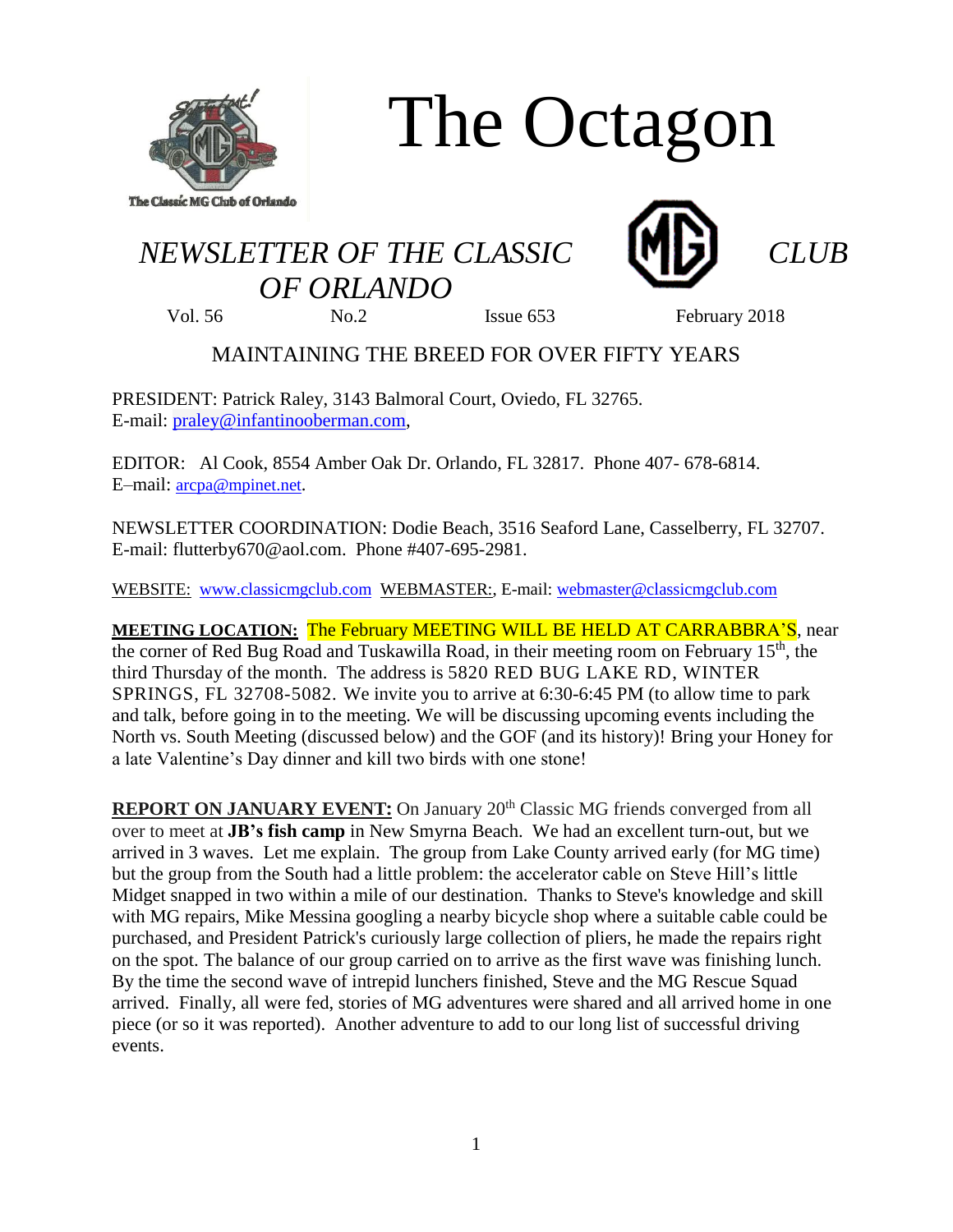**FEBRUARY EVENTS:** On **February 17, 2018**, we will again meet up with our traveling T Car Friends from Virginia for a Meet & Greet and picnic and **the North meets the South**. This year, we will meet at High Noon at Lake Idamere Park 12335 County Road 448 Taveres, FL. PLEASE RSVP to JOHN JJS852@aol.com, OR SHARON SPADARO, [SAS852@aol.com.](mailto:SAS852@aol.com) Or you may call 352-357-8812. The Club voted to fund the fun, but as they did last year, John and Sharon Spadaro will head it up. At our February meeting on the  $15<sup>th</sup>$ , we will ask folks to volunteer to help with the preparations. John has prepared a flyer to remind us and to provide directions. This was a wonderful meeting last year and will be an opportunity to share some "MG Spirit" with our neighbors to the North.

#### **GOF-SOUTH UPDATE**:

THE GOF-SOUTH Mk LII IS ONLY A MONTH AWAY! Club members have worked for two years to make this an outstanding GOF. Don't miss it!!! When: March 22-25 Where: Hilton Altamonte Springs Website: <http://www.gofsouth.com/>

#### WE NEED HELP:

#### NEEDED! RAFFLE / AUCTION ITEMS

We are still collecting your valuables for our GOF raffle and silent auction. Please bring any items you wish to donate to a meeting or event and give them to Carol McCormick, Robin Messina or Sherry Rogers. So far, we have a good response on car parts and other MG related items, but we have only one themed basket…a gorgeous large candle basket from Marcia Geraci and no food/drink baskets. Contact Carol McCormick [407-880-5793](tel:(407)%20880-5793) [cmcarol17@gmail.com](mailto:cmcarol17@gmail.com) for further information.

#### NEEDED: VOLUNTEERS FOR HOSPITALITY ROOM AND TICKET SALES

Please consider signing up to help with raffles, auctions, food and drink in the Hospitality Room at the GOF…always a fun job! The Signup Sheet with shifts is attached to this newsletter. You can sign up at the Feb 15th meeting or the Feb 17th Picnic. Signup instructions via email or phone are on the attached signup sheet.

#### DEADLINES:

DEADLINE: TEE SHIRTS & CAPS February 19 is the last day to mail your GOF registration form to order shirts and caps.

#### DEADLINE: REGISTRATION

March 2 is the last day to mail your GOF Registration form to be able to pick up your packet at GOF. If you register later, then you will be in a long line to create your credentials and may miss some events. You must have your name tag to participate in all GOF events. Registration form attached to this newsletter.

#### DEADLINE: HOTEL ROOMS

The hotel The Hilton Hotel is full. You may be able to book a room at the Extended Stay America Hotel next door. Address: 302 Northlake Blvd, Altamonte Springs, FL 32701, Phone: (407) 332-9300. It is a short walk or drive to the Hilton. As of 2/7/2018, a search of most internet hotel booking sites showed a rate of \$109/night for March 22-25.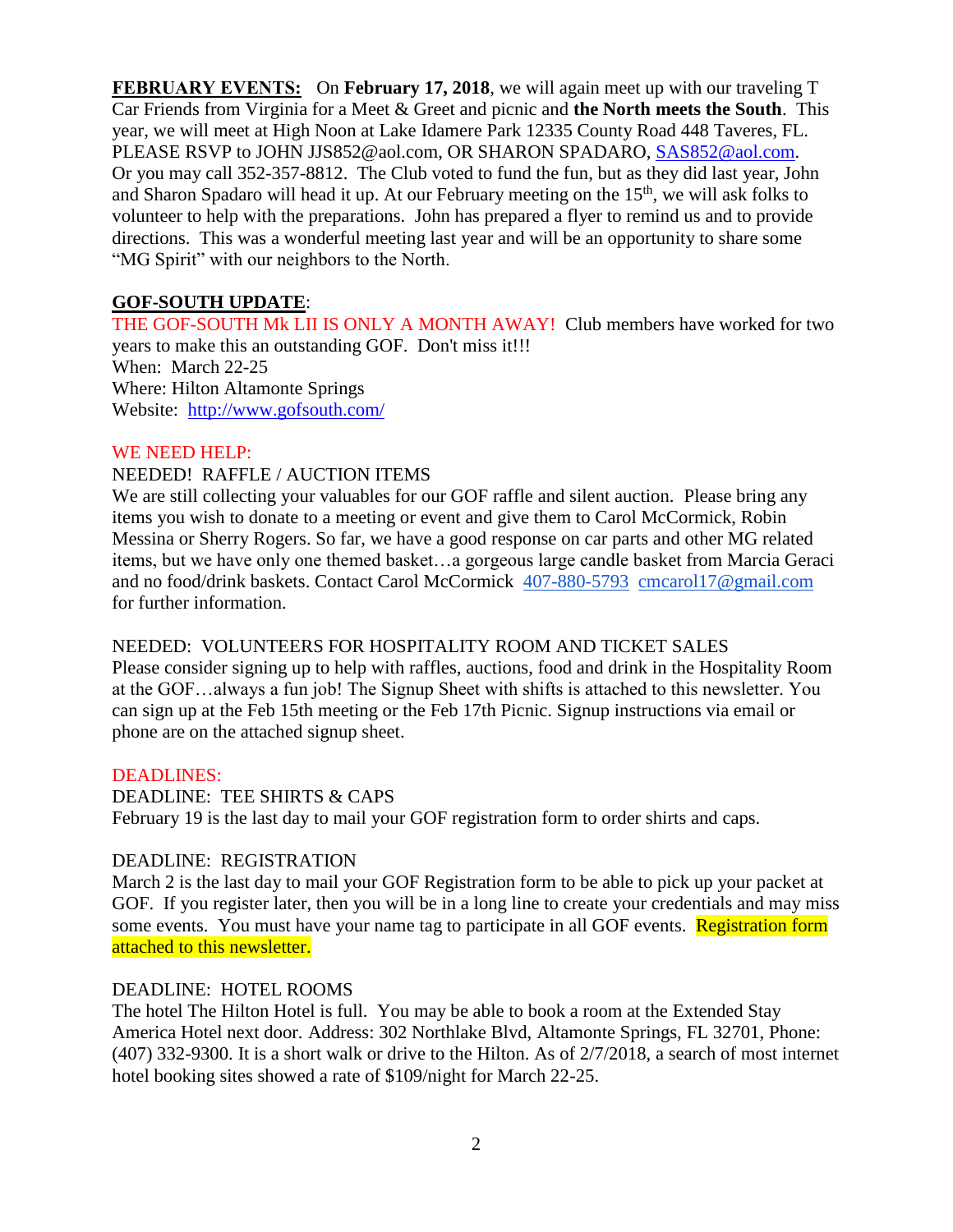#### SPECIAL EVENTS:

#### CARS FOR SALE

You can sell or buy an MG in the Car Corral at GOF. \$15 to display your car in the corral. The perfect audience.

#### AUTOJUMBLE

Sell and buy MG parts in the Autojumble. No charge for members of any MG club. Bring a table to display your wares.

#### SPECIAL COLLECTOR CAR TOUR

We were presented an opportunity so wonderful that we cancelled the shop tour that was scheduled on Thursday. Instead we will drive to a guided tour of one of the most unique concours-quality car collections in Central Florida. You will be talking about it for months afterward. The drive starts at 3:00 on Thursday afternoon.

#### PHOTO CONTEST

Mail photos of memorable moments in your MG to Ann Plasschaert, 1304 Wellington Ter, Maitland, FL 32751.

#### KITCHEN TOOLS CONTEST

We have all used a turkey baster from the kitchen to transfer fluids in our MGs. I bet that you have used other kitchen tools to work on your MG. Bring them to GOF and give to Elyn Pardee. This is a fun contest and display!

#### 40th ANNIVERSARY OF MG AT DATONA AND SEBRING

The driver of the last MG to race at the Daytona 24 and the Sebring 12-hour races will be at GOF. Be sure to say hello. He no longer owns the car, but he will show another race car with at least three other vintage MG racers on the show field.

#### OLD FRIENDS

We have talked to MG owners who are coming to GOF who haven't attended for years. They are looking to meet old friends. Don't disappoint them. Kick back and relive tall tales, or go nonstop.

#### **FUTURE EVENTS:**

March will be a busy month with Car shows and the GOF. The meeting in March will be a stuffing party to prepare for the GOF.

Ceres Motorsports [info@ceresmotorsports.com,](mailto:info@ceresmotorsports.com) has graciously let us use the space for the stuffing party which will be on Thursday, March  $15<sup>th</sup>$  and will go out to dinner following the meeting. They are located at 640 Kane Court, Oviedo, FL 32765.

The Annual St. Patrick's Day party and planning session will be on **Saturday, March 17<sup>th</sup>** at the Cook's home 8554 Amber Oak Drive, Orlando, FL. Of course, we will have the traditional